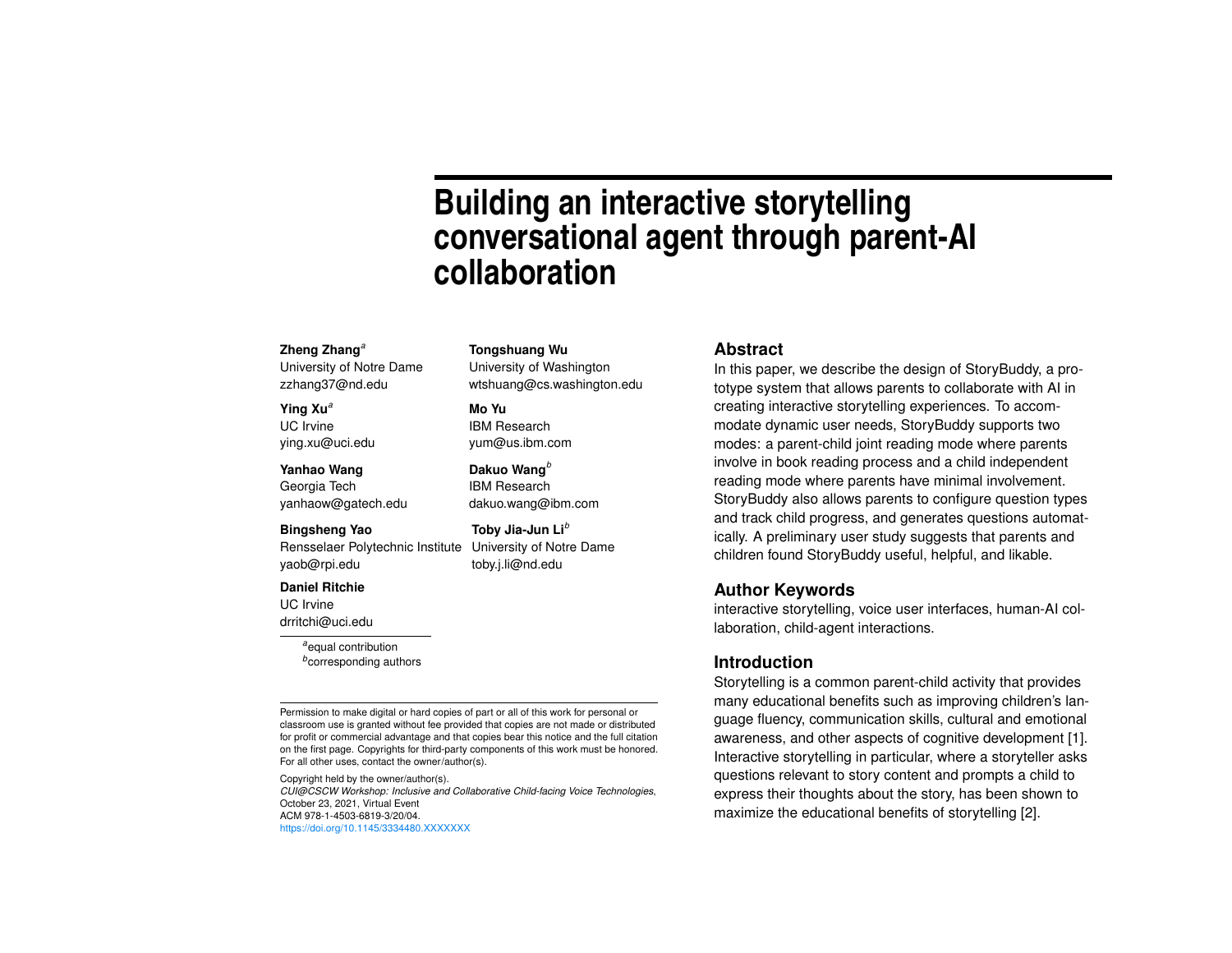However, many parents experience barriers such as having difficulty in coming up with appropriate questions, multitasking, time conflict between storytelling and personal business, and challenges with keeping track of the child's progress [\[3\]](#page-5-2). Although there are some existing digital interactive storytelling systems [\[3,](#page-5-2) [4\]](#page-5-3), all those systems only support a limited set of storybooks for which the developers manually crafted a fixed set of questions prior deployment.

To address these limitations, we developed StoryBuddy, a system adopting a human-AI collaboration approach that incorporates the expertise and preferences of parents into the development of interactive storytelling experiences for their children on any storybooks. StoryBuddy has the following innovative features: (1) Personalized automatic question generation for any user-provided storybooks; (2) Two modes for supporting both parent presence and absence cases; (3) Dashboard that allows parents to assess children's performance and track children's questionanswering progress; (4) An integrated conversational bot that provides interactive questioning-and-answering experience for children.

## **Related Work**

Various digital tools have been introduced to help facilitate different aspects in interactive storytelling [\[5\]](#page-5-4) such as an embodied learning companion robot that can introduce new vocabulary words during storytelling [\[6\]](#page-5-5) and an in-home learning companion robot that can make pre-programmed comments in stories [\[4\]](#page-5-3). StoryCoder presents two storytelling games and four computational thinking games to support the use of interactive storytelling as a way to teach computational thinking concepts [\[3\]](#page-5-2).

For the automatic story question and answer generation (QAG), most works on QAG systems approach the problem from a pure machine learning perspective, trying to invent new rule-based (e.g., [\[7\]](#page-5-6)) or neural-network-based (e.g., [\[8\]](#page-5-7)) models that can generate "more accurate" questions and answers. While these systems perform well in generating correct and relevant questions. Their generated questions usually lack educational values and are ineffective in maintaining child engagement.

# **Participatory Design**

We launched participatory design sessions [\[9\]](#page-5-8) with four parents with children between 4 and 8 to uncover design goals and design strategies for StoryBuddy. In each participatory design session, we presented the participant with four variations of storyboards in random order. These four variations differed from each other in two aspects: (1)whether the parent is present at the storytelling; and (2) whether the system runs on a tablet or a smart speaker.

The storyboards set scenarios for users to reflect on their needs, constraints, and practices [\[10\]](#page-5-9). In the storyboards, we purposely deemphasized the details in the interface designs of the system by avoiding directly showing screen contents (if showing screens was necessary, our storyboards used low-fidelity sketches). Instead, the storyboards focused on illustrating the parent motivations and goals in the scenarios, the constraints in time, attention, and cognitive capabilities, and the interaction dynamic among the parent, child, and agent in different scenarios depending on whether the parent is present and which type of device is used. The main goal was to elicit the feelings and emotions of participants towards different design decisions and to build empathy with them. After validating user needs illustrated in the storyboards, we asked participants to think about how their personal experience with parent-child storytelling (or the lack of it) can connect to the storyboard scenarios. Through this process, each parent identified things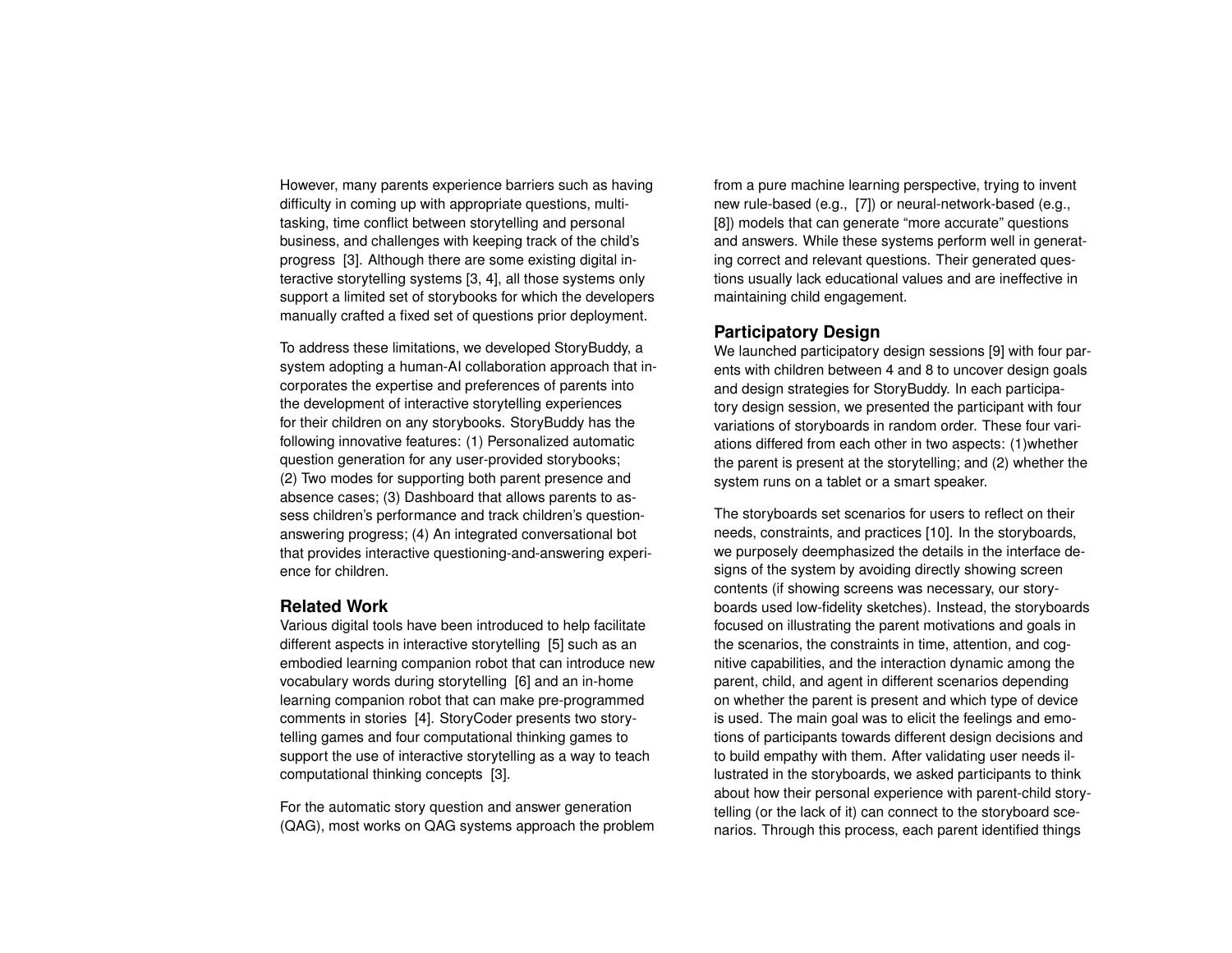#### **Story Buddy** child alone

<span id="page-2-0"></span>目

Three Bears in a Boat (2/25 pages)  $\mathbb{R}^2$ 



**Figure 1:** StoryBuddy's story reading interface in the automated bot-reading mode

they liked, things they disliked, and their concerns about the different paradigms of AI involvement in the parent-child interactive storytelling process. Lastly, we asked them to think of and propose new ideas on design features, interfaces, or interaction techniques for (1) addressing the issues they identified in the storyboards; and (2) bridging the gaps between the scenarios presented in the storyboards and their own personal scenarios.

In the participatory design sessions, the users came up with several design strategies for improving the varieties of interaction patterns to optimize child engagement in storytelling, accommodating parents' flexible learning and developmental goals of storytelling, and supporting flexible parent engagement to balance the conflict between the parent's desire to be present, play an active role and build parent-child relationship; and the constraint that sometimes they are not

available. Based on the insights from the participatory design process, We developed the following six design goals:

- 1. **DG1**: Maintain child attention and optimize for child engagement through varying the interaction means among the parent, the child, and the agent
- 2. **DG2**: Assist parents with facilitating question-answering in joint-reading through recommending questions
- 3. **DG3**: Support different parental goals on whether to focus on the assessment objective in interactive storytelling
- 4. **DG4**: Generate follow-up questions to deepen the questioning-and-answering session
- 5. **DG5**: Accommodate varied parent preferences of question generation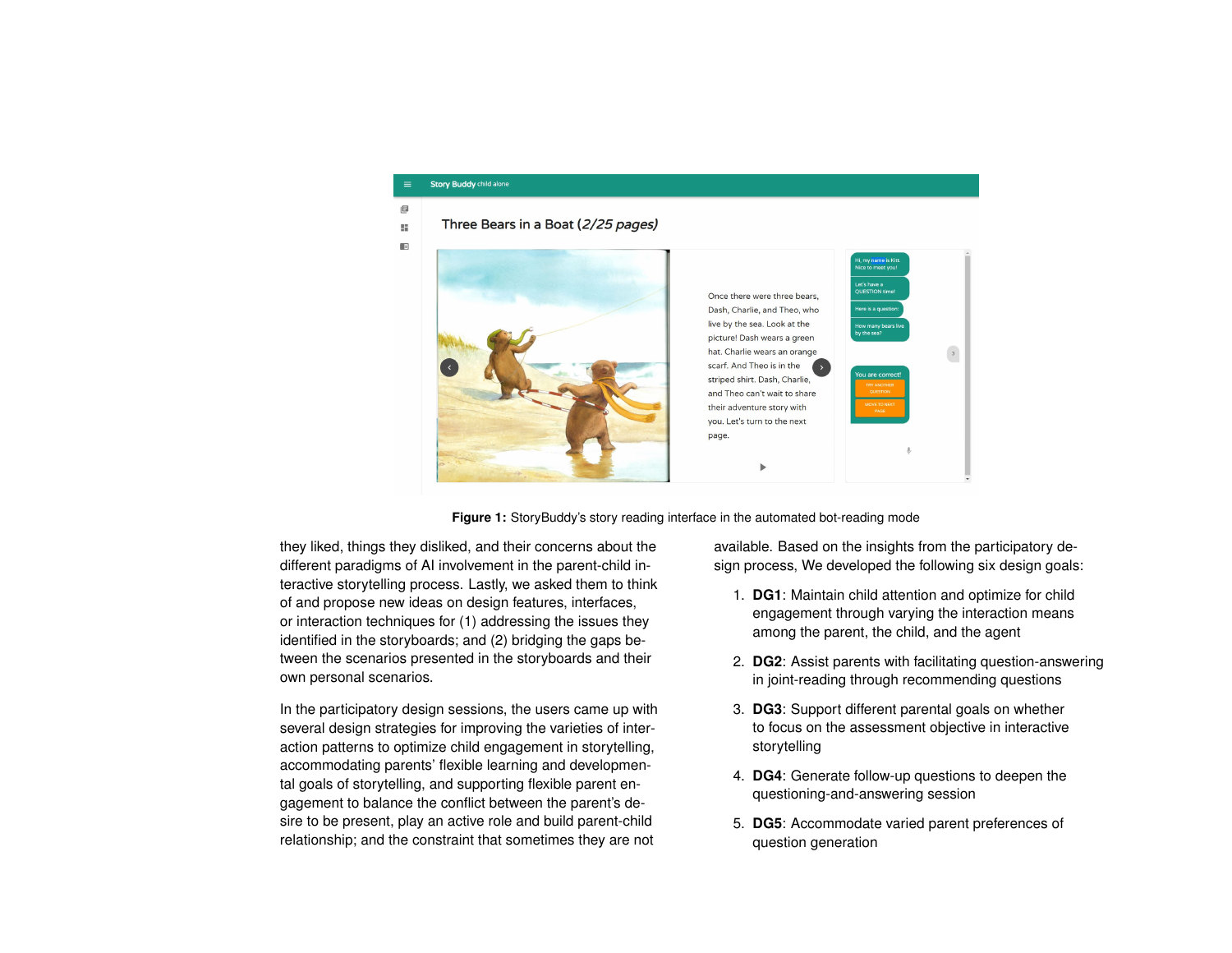6. **DG6**: Support storytelling in both parent present and absent environment

# **StoryBuddy Prototype System**

Based on insights from the participatory design sessions, we developed a prototype of StoryBuddy—an AI-enabled interactive tool for configuring, augmenting, and automating interactive storytelling with children. The prototype was implemented as a web app that can run on desktops, laptops, tablets, or smartphones. StoryBuddy presents several features that allow flexible parent involvement in both the configuration and delivery of interactive story contents while supporting diverse parent needs in children's skill development, progress assessment, and engagement. Below we summarize several key features of StoryBuddy. More detail on them as well as other features such as an interactive dashboard for child progress tracking and performance as-sessment can be found in the demo video<sup>[1](#page-3-0)</sup>.

# *Question generation*

StoryBuddy uses an automated question-answer generation(QAG) model trained on the FairytaleQA dataset [\[11\]](#page-5-10). This QAG model can automatically generate high-quality QA pairs from any children's storybooks. The questions generated by the QAG model are designed to mimic the style "as if a teacher or parent is to think of a question to improve children's language comprehension ability while reading a story to them [\[11\]](#page-5-10)." This QAG model also supports generating questions and the corresponding answers from a specific question type. Based on this QAG model, StoryBuddy is able to generate multiple QA pairs given the story section that users are reading.

# *Question preference configuration*

StoryBuddy provides a preference configuration panel, where the parent can choose the preferred types of generated questions for the back-end model. From the participatory design insights, we learned that some parents wish to have controls of the generated questions at a finer granularity. The preference configuration panel allows them to customize the generation of questions to better align with the learning and development goals they have for their children. The use of this panel is optional.

# *Conversational agent*

StoryBuddy has a built-in conversational bot that can lead a questioning-and-answering conversation with children. At storytelling time, children can see the book page including text and illustrations as shown in Figure [1.](#page-2-0) On the first page, the agent first greets the child. The agent will then read the story text on each page, say *"OK, here is a question*" and then ask the question as configured by the parent. The child can answer the question to the bot by clicking on the microphone icon, the transcript of their speech will automatically appear in the dialog. After receiving the child's answer, the agent will judge the correctness of the answer. If the answer is correct, the agent will say "*You are correct! Good job!*", the child can choose either"move to next page" or "try another question" (if another question is available); if the answer is wrong, the child will see an additional "try again" option for them to retry the same question.

## *Modes for parent presence and absence*

StoryBuddy provides two distinct modes to reconcile the parent's desire and availability to be present. In the parentpresent mode, StoryBuddy assists the parent by helping them identify opportunities to ask questions and recommend questions to use in order to help reduce their cognitive load. Besides, StoryBuddy supports dynamic interac-

<span id="page-3-0"></span><sup>1</sup>[https://youtu.be/vz5AYO\\_eJ54](https://youtu.be/vz5AYO_eJ54)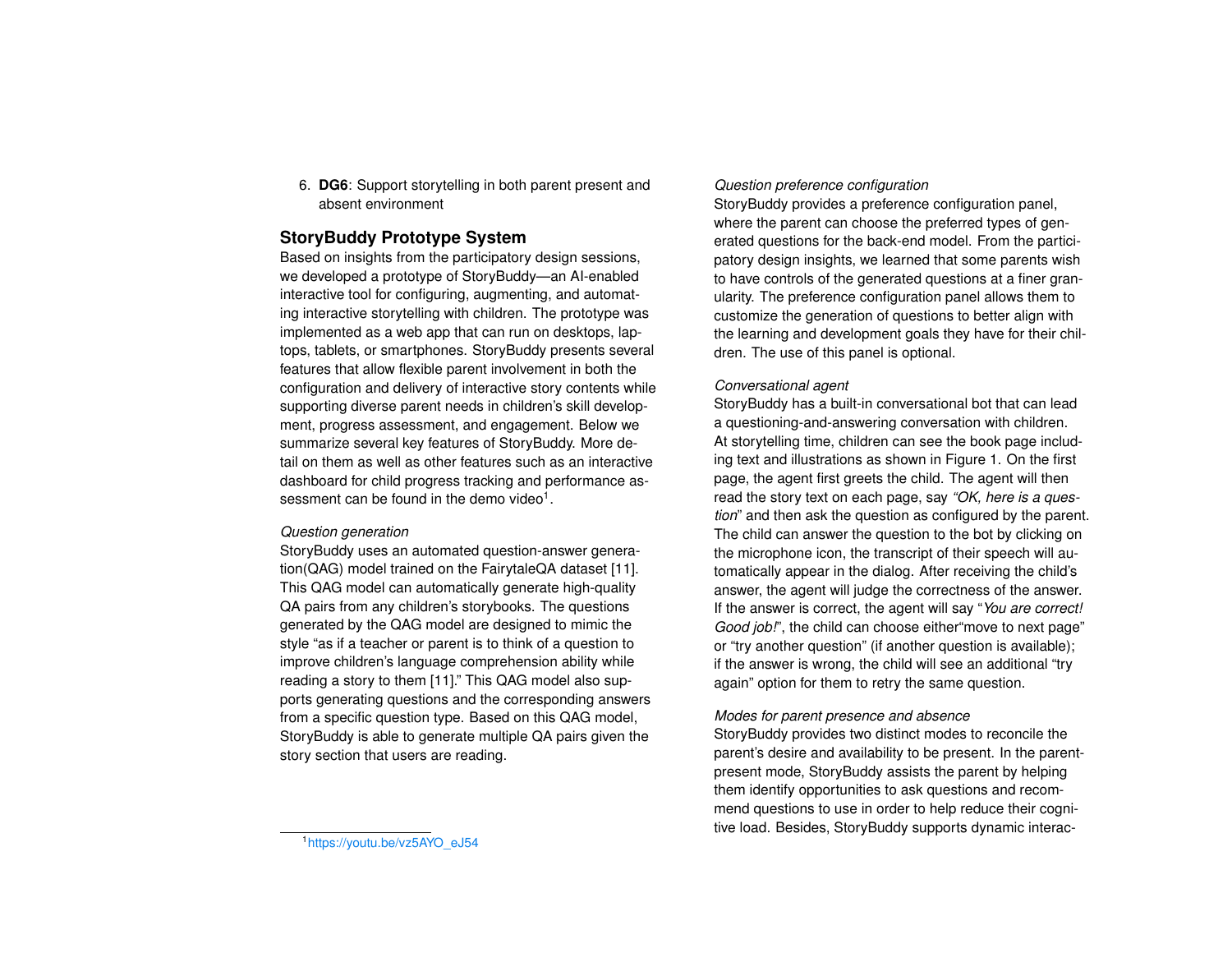tion patterns—the parent and the child can switch between different ways of interaction including parent-child reading, child-bot reading, parent-child questioning-and-answering, and child-bot questioning-and-answering. This capability to switch between different interaction patterns was shown to be effective in maintaining the child's engagement in our preliminary user study.

In contrast, a child-alone mode allows parents to preset the story and questions, after the setting StoryBuddy will launch a child-bot joint reading without requiring the parent's intervention. The bot will lead the questioning-and-answering as described in the conversational agent section.

# **Preliminary User Study**

We conducted a preliminary user study with 12 parent-child pairs over Zoom to assess the usefulness and usability of StoryBuddy. All 12 pairs successfully completed the two 20-minute experiment sessions: assigned parent-AI coreading and automated bot-reading. Our participants generally found StoryBuddy easy and enjoyable to use, despite that a small number of participants were less enthusiastic. User frustration reported in the study mostly originated from technical limitations, such as the inaccuracy in speech recognition or answer detection in the child-agent interaction session via voice interface.

Parents praised the usefulness of Storybuddy, believed that automatically generated questions could reduce their burden of making questions by themselves. Parents also praised StoryBuddy's engagement design for keeping their children entertained through the storytelling process. Several parents envisioned its value for tracking child progress, assessing their performance assessment, and help with language skill development. Such benefit can be more significant in non-native-English-speaking families.

# **Design Implication**

*Supporting Flexibility in Parent Involvement* An important design consideration for parent involvement is how we can help parents stay involved when they are unavailable for synchronous parent-child interactions. The conflict between (1) parents' desire for fulfilling their children's storytelling needs and stay involved in the process; and (2) parents' limited and constrained time availability was a recurring theme in our studies. This problem is aggravated by the increasingly common work-from-home arrangement for parents. In work-from-home situations, parents may *seem available* to children for interaction since they are physically home when they are, in fact, unavailable. An interactive storytelling agent that can keep children engaged without requiring parental intervention would be particularly useful in such scenarios. To address this issue, the core strategy that StoryBuddy used is to turn synchronous involvement into asynchronous involvement— While the delivery of the story content and the interaction for question-answering is facilitated by the StoryBuddy agent, the parent has (1) control over the content of the interaction through the configuration *before* a storytelling session; and (2) knowledge on the progress and the performance of the child through viewing the dashboard *after* a storytelling session.

## *AI System's Roles in Parent-Child Interaction*

In the parent-AI co-reading mode, StoryBuddy introduced an AI agent into an *existing* activity that used to be only the parent and the child. This existing activity of parent-child joint reading is complex as it usually fulfills multiple goals at the same time: relationship building, skill development and assessment, and entertainment. Therefore, it is critical to consider the roles that the AI system will play in every aspect of this activity, and how its roles contribute (positively or negatively) to the user's goals.